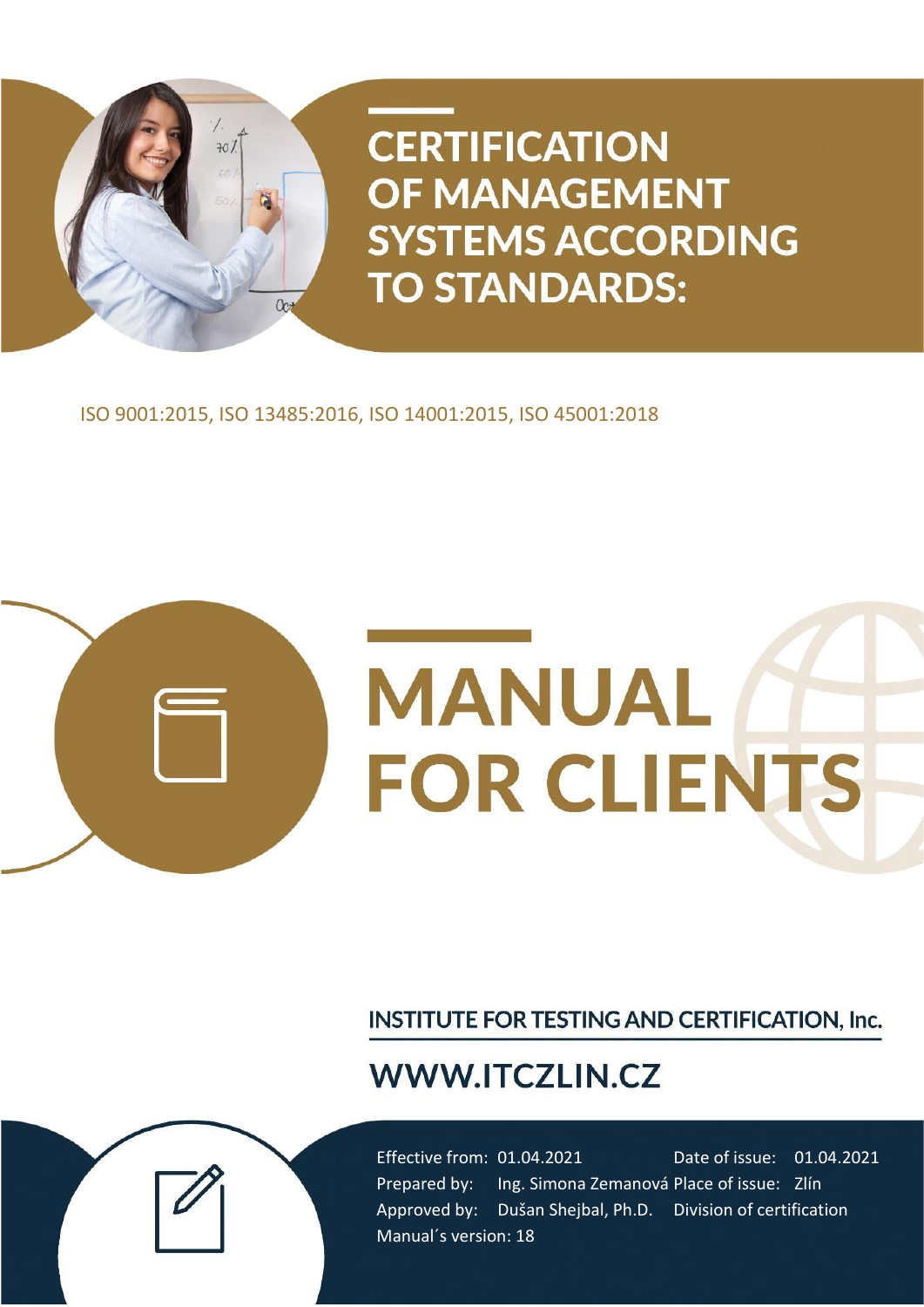

### **1. INTRODUCTION**

Institute for Testing and Certification, Inc. (further only ITC) is an independent testing, calibration, certification and inspectional company worked on evaluation quality and product safety, the certification of management systems and worked on technical standardization.

The subject of this manual is to make easy the preparation of ITC clients' documents, these documents are necessary for the certification of appropriate management system and for better orientation in mentioned questions.

Certification documents issued by the Management System Certification Body at ITC (further only "MSCB"), prove (demonstrate) that the management systems of certified client are established, documented, used and maintained according to particular standards for existing (given) type of management systems. The certificates of management systems are valid for three years and they are valid and adequate from international aspects.

ITC is a member of organization Czech Association for Quality Certification "CQS", which is a member of international net IQNET. At the same time, it is possible to issue ITC certificate, CQS certificate and so called IQNET certificate in a certification operation, representing integration to the IQNET. On the basis of the client's requirements it is possible to choose the certification operation only with issue of the ITC certificate, or at the same time the certification operation common to ITC and CQS.

ITC is accredited by the Czech Accreditation Institute for:

- Certification of Quality Management System (according to EN ISO 9001:2015), including Quality Management System of Medical Devices (according to EN ISO 13485:2016)
- Certification of Occupational Health and Safety Management System (ISO 45001:2018)
- Certification of Environmental Management Systems (EN ISO 14001:2015)

The valid accreditation certificates are placed on websit[e www.itczlin.cz](http://www.itczlin.cz/) and they are available to the clients.

**Integrated management systems and audits of these management systems.**

Current trend of companies is the implementation of integrated systems and the performance of integrated audits.

The reasons are especially economics, but also organizational-technical, because appropriate systems have many shared ranges and elements. And this is possible to use during implementation and followed certification of management systems.

In the case of client's interest we are able to realize also integrated audit of management systems, e.g . QMS/EMS, QMS/OHSMS, QMS/EMS/OHSMS, etc.

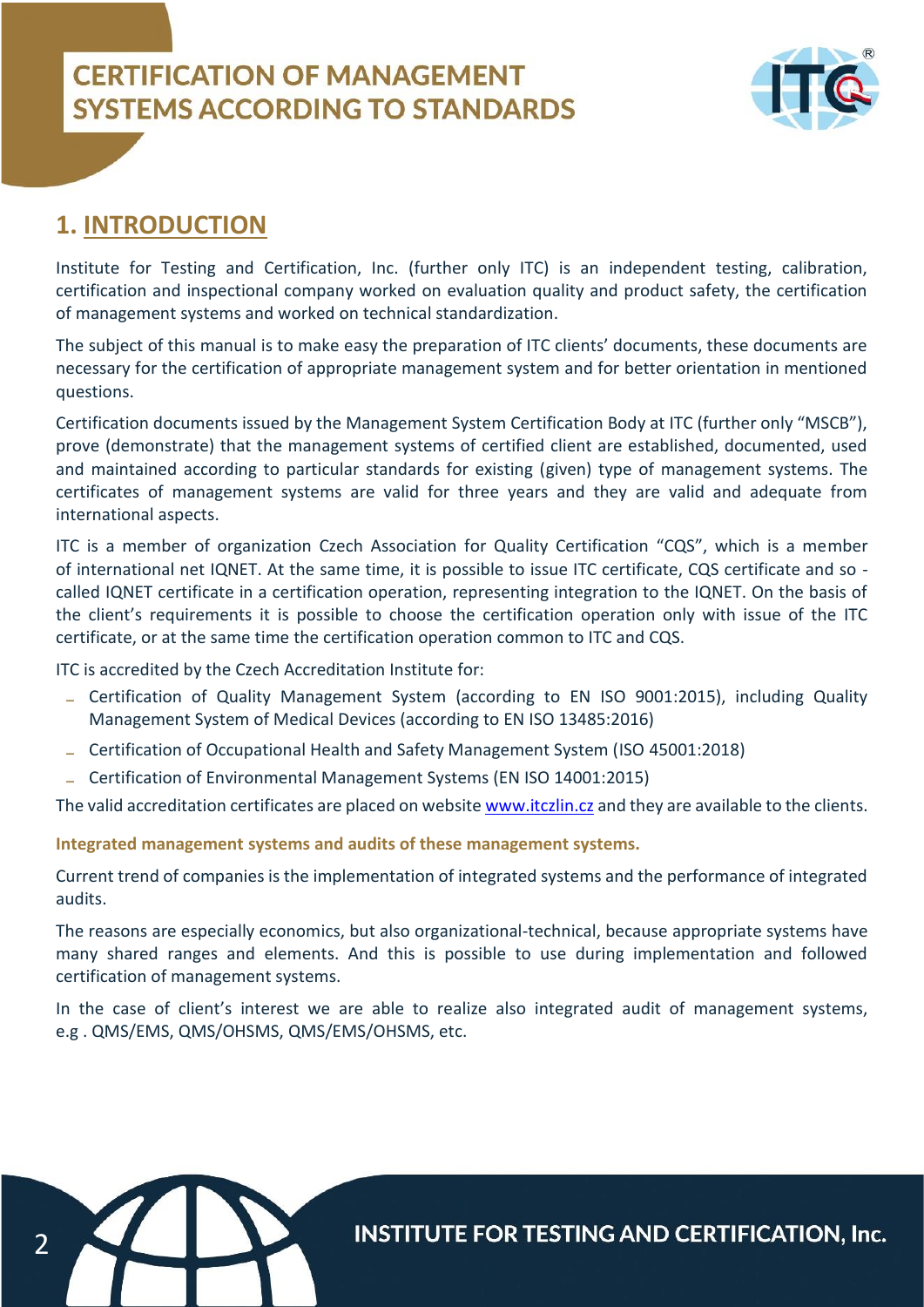

Advantages of integrated audits of management systems:

- less time consuming against the certification of management system, providing separately,
- lower costs on the certification operation.

### **Geographical areas of Certification Body's Activities**

The head of the Management Systems Certification Body is in the Czech Republic, which is the main territory of MSCB activities. Because the certification of management systems belongs to category of voluntary certification, the certification body can realize its services in all territories of the world. In present time MSCB cooperates with auditors in following territories: Brazil, China, India, Israel, Korea, Pakistan, Poland, Russia and Turkey.

### **2. TERMS AND DEFINITIONS**

| CQS          | Association for Quality management Certification in Czech Republic |  |  |
|--------------|--------------------------------------------------------------------|--|--|
| <b>MSCB</b>  | <b>Management Systems Certification Body</b>                       |  |  |
| <b>CBP</b>   | <b>Certification Body for Products</b>                             |  |  |
| CQS          | Association for Quality management Certification in Czech Republic |  |  |
| <b>EMS</b>   | <b>Environmental Management System</b>                             |  |  |
| <b>IQNet</b> | International network for certification of management systems      |  |  |
| <b>ISO</b>   | International Organisation for Standardisation                     |  |  |
| <b>ITC</b>   | Institute for Testing and Certification                            |  |  |
| <b>OHSMS</b> | Occupational Health and Safety Management Systems                  |  |  |
| QMS          | <b>Quality Management System</b>                                   |  |  |

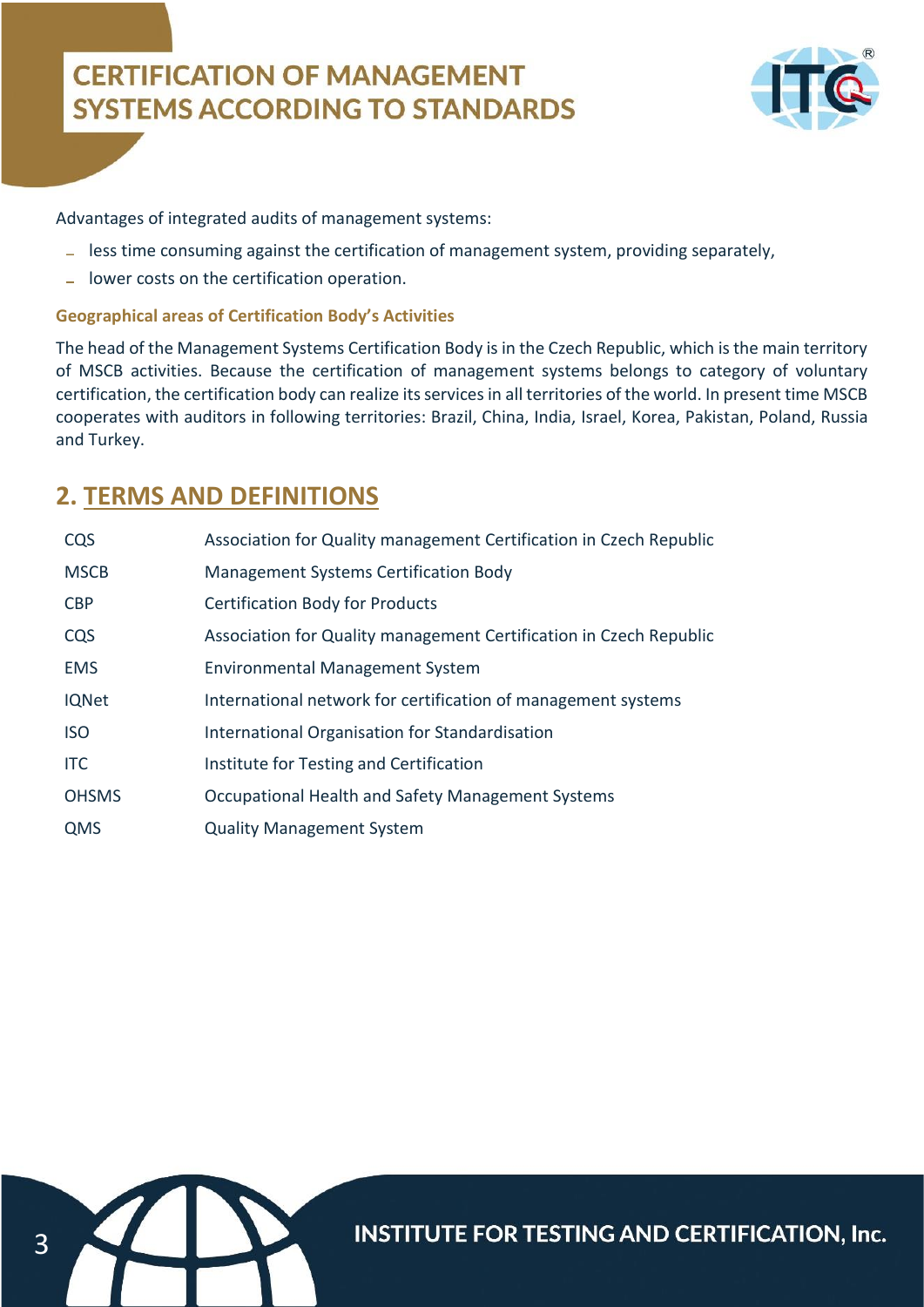

### **MSCB Top Management Declaration of Impartiality:**

- 1. The MSCB understands the importance of impartiality during the undertaking of its certification activities by its management system and it controls the conflict of interests and guarantees the impartiality of its activities during certification of the management system.
- 2. Access to the MSCB services in its accreditation scope is available to all clients. The conditions, which are included in this Manual, exclude an unequal approach of the MSCB to certification services.
- 3. Every interested party shall be placed to the certification of the management systems on the date of the complete and properly filled application form handing over.
- 4. The MSCB applies towards the clients consistent non-discriminating requirements, for example the QMS certification according EN ISO 9001 shall not be refused on basis that the supplier is not conformable in fields, to which this standard does not refer (e.g. in environmental management systems).
- 5. The MSCB provides the access to its services to all applicants. No incorrect financial or other conditions are applied. The accesses are not conditioned on the applicant's size or by membership of any specific association or any group and the certification is not conditioned even on the number of already certified suppliers, except for the QMS certification of other MSCB, which was contrary to the principles (requirements) of the ISO/IEC 17021-1 standard.
- 6. The CB limits its requirements, assessment and decisions regarding certification only to topics, which specifically concern to the scope of an appropriate certification.
- 7. The MSCB identifies, analyses and documents the possible conflicts of interests resulting from the undertaking of certification, including any possible conflicts of interests connected with its relationships. The existence of these relationships does not mean in itself necessarily that the MSCB is a MSCB with conflict of interests.
- 8. MSCB does not offer or provide consultancy to its clients.
- 9. MSCB behaves and acts in such a way that activities cannot be traded or offered as activity-related activities of an organization providing consultancy. MSCB does not indicate or suggest that certification could be easier, faster or less costly if a specific consulting organization were used.
- 10. MSCB will not offer and provide internal audits to their certified clients.
- 11. If MSCB uses for the management system certification personnel who provide consultancy on such a product, or internal audits, a minimum separation shall be of at least 24 months following after end of consultancy or internal audits.

Zlin, September 2018 Ing. Pavel Vanek, m.p. Head of MSCB

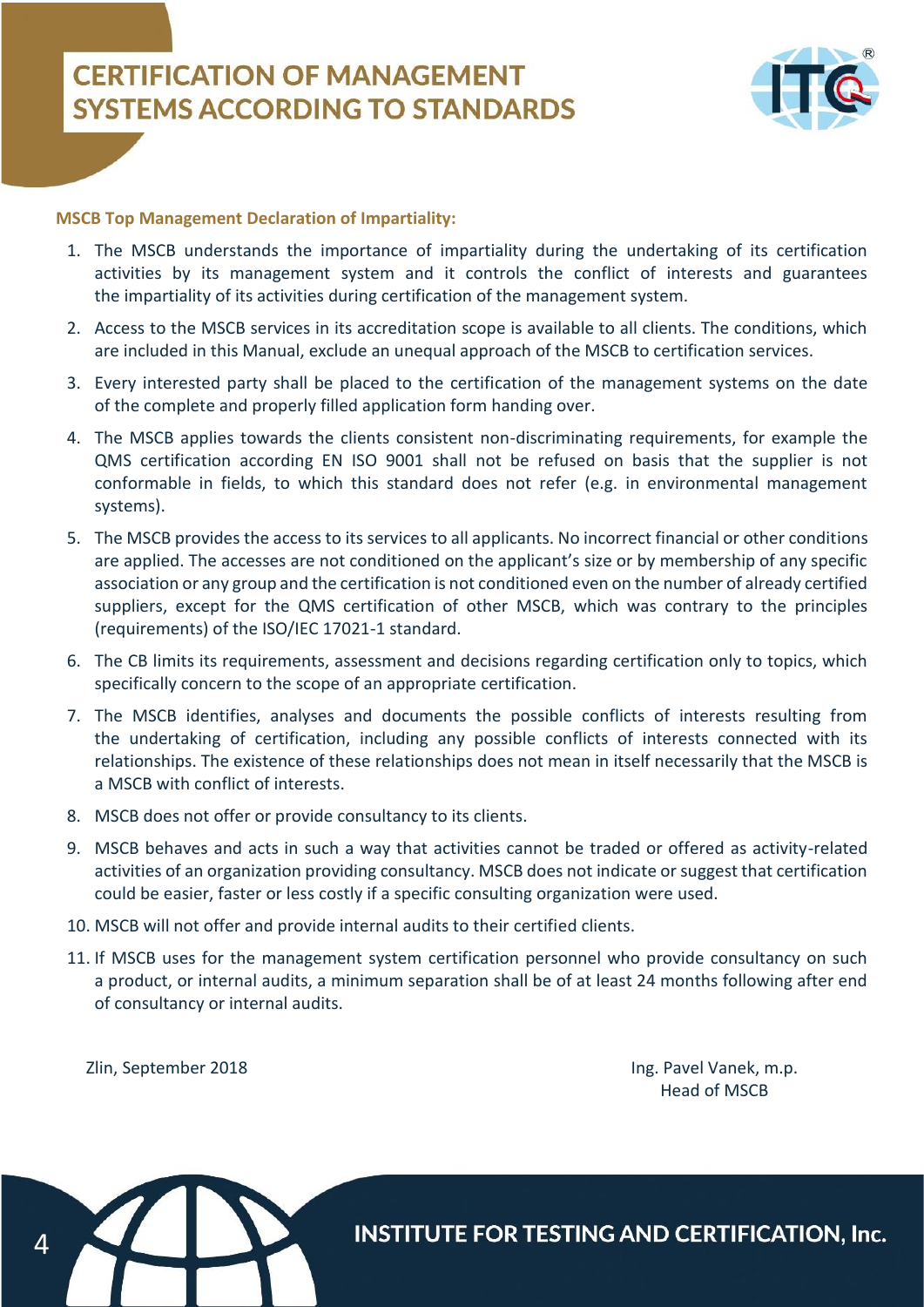

### **3. CERTIFICATION PROCEDURE**

### **3.1 The basic steps of the certification consist of:**

- assessment and registration of client's application to certification
- conclusion of the agreement on performing the certification audit
- appointment and approval of the audit team
- $=$  elaboration of the audit plan
- verifying the facts in stages
	- review of client's documentation
	- verification of the reality at the client's site
- elaboration of audit report on certification audit result
- assessment of the audit report by the certification body
- certification decision and issue of the certificate

### **3.2 Initial certification**

Initial certification procedure is in two-stages, i. e. 1st stage certification audit and 2nd stage certification audit. If any significant changes which would impact the management system occur, MSCB consider the need to repeat all or part of stage 1. The results of stage 1 may lead to postponement or cancellation of stage 2.

### **Application for the certification**

If the client is interested in the certification of management system, he/she will fill the Application for certification. After returning of filled application the administrative staff will carry out its registration by delegation of evidence number.

### **Certification agreement**

After review of the application, verification of completeness and relevant filling of missing data the suggestion of the certification agreement is elaborated. The certification agreement is authorized and approved by signatures of both sides.

### **Preparing for assessment**

Preparing for assessment means the appointment of the audit team by the head of MSCB and its approval by the client, reading of the client's documentation. The lead auditor delegates the duties to each member of the team, makes the audit plan, which is sent to the client for approval. Where the client operates shifts, the activities that take place during shift working shall be considered when developing the audit programme and audit plans. The extent of auditing of each shift by the MSCB depends on the processes done on each shift, and the level of control of each shift that is demonstrated by the client.

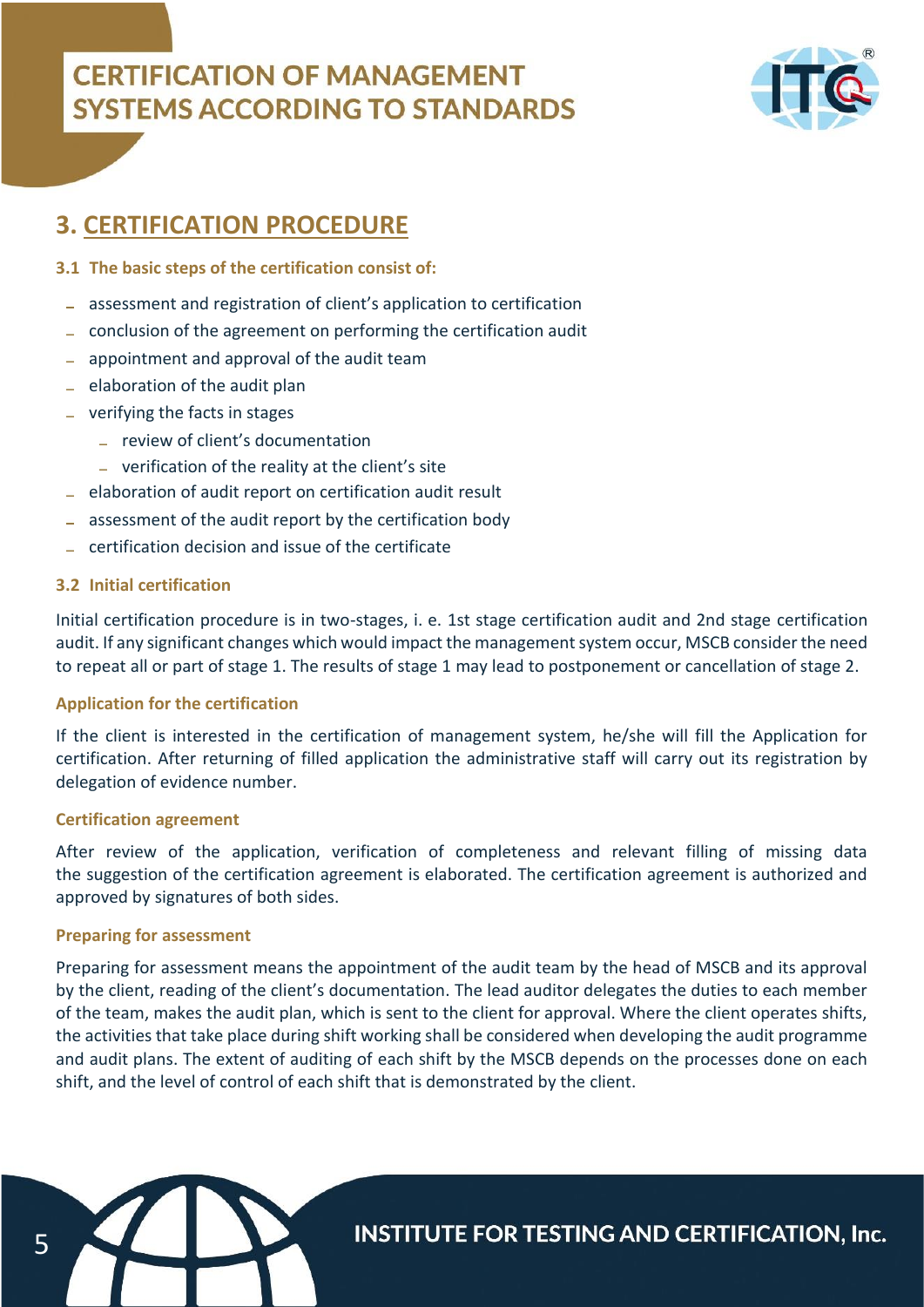

#### **Assessment**

Assessment takes place over these steps:

- opening meeting
- communication during the audit
- collection and verification of information
- identifying and recording findings of audit
- audit conclusions preparation
- closing meeting

#### **Audit report**

The lead auditor in cooperation with the members of team elaborates the audit report, which summarizes the results of audit, including expression of conformity or non-conformity of the client's management system with standard requirements, and the recommendation to issue or non-issue of the certificate by the certification body.

In case of findings nonconformities their classification is following:

**Major nonconformity**: affects the capability of the management system to achieve the intended results.

Until the settlement of major nonconformity the certificate shall not be granted in that time, possibly if already is certificate awarded it shall be suspended.

If are not remove any major nonconformity **within 6 months after the last day of stage 2**, the certification body shall conduct another stage 2.

**Minor nonconformity**: does not affect the capability of the management system to achieve the intended results. It shall be accepted the client´s plan for correction and corrective action, its removing shall be done no later than the date outlined in the relevant record about nonconformity. Checking the removing of minor nonconformity shall be done within the next ordinary surveillance (recertification) audit.

### **Decision about certification**

On the basis of record review from the certification audit (Audit report, Non-conformity reports) it is decided on issue (non-issue) of the certificate by the MSCB. MSCB can issue certificate only in case when for all major nonconformities, it has reviewed, accepted and verified the correction and corrective actions and for all minor nonconformities it has reviewed and accepted the client´s plan for correction and corrective action. If the certification audit passed in good order and the management system is in accordance with the standard's requirements, the MSCB issues the certificate in required language mutations, which is registered below evidence number and it is sent together with the Rules for use of the certificate to the client.

The client has a possibility to use the certification mark of ITC Zlin on the basis of concluded Agreement of Licence and under the conditions mentioned in the Rules for use of the certification mark.

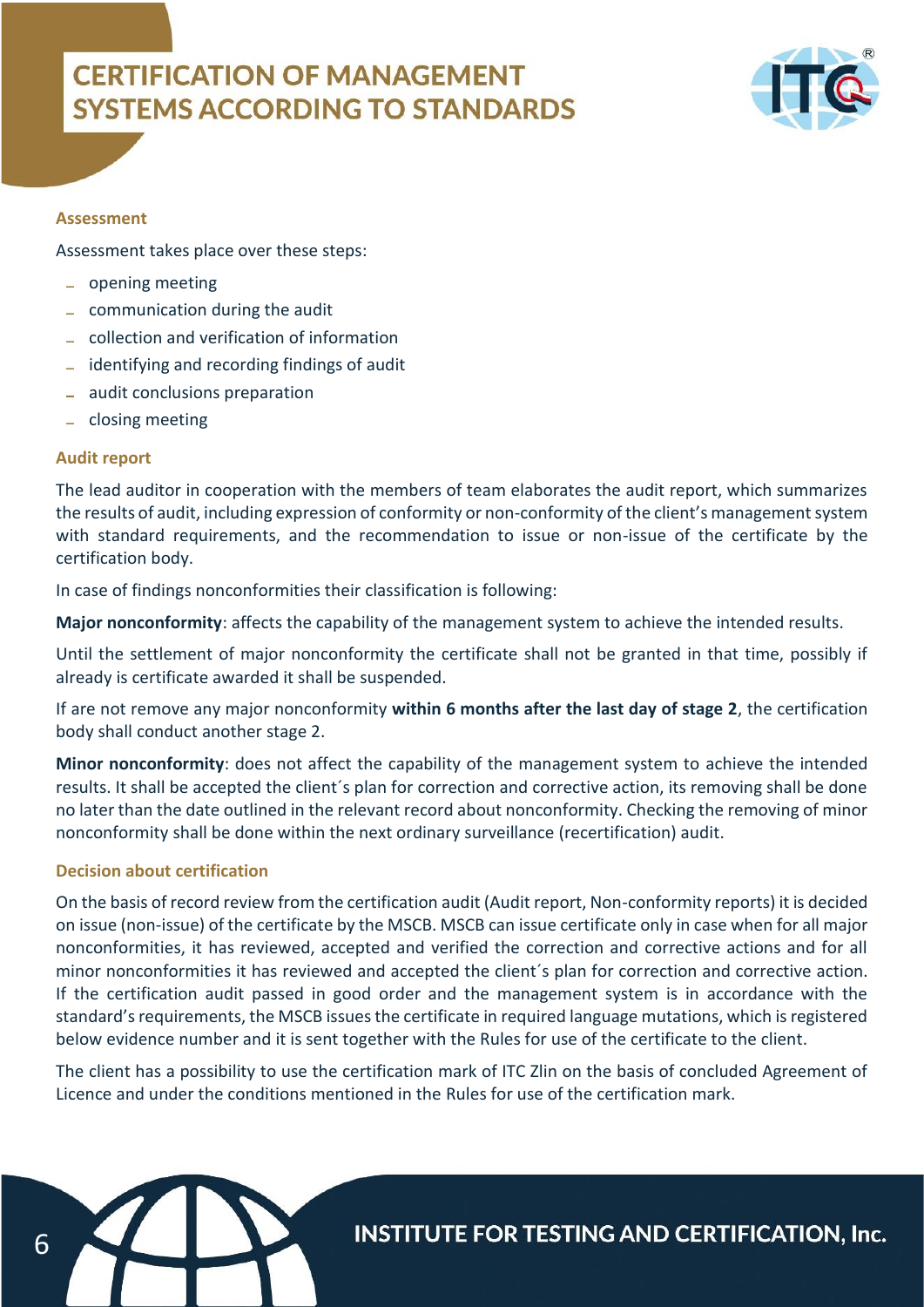

### **3.3 Procedure for the surveillance and the recetification**

#### **Surveillance**

The process of the surveillance audit is similar as a certification audit. Validity of the certificate is for three years. During the period of certificate validity, the certification body realizes the surveillance audits within 12 months ± 1 month and 24 months ± 1 month at the client's site from the date of the previous certification decision. The frequency of surveillance audits may be changed if client requests in writtening form and certification body approve it. However, the date of the first surveillance audit following initial certification shall not be more than 12 months from the certification decision date (the first surveillance audit shall be conducted within 365 days from the certification decision date).

The frequency of surveillance audits may be change to accommodate factors such as seasons or management systems certification of a limited duration (e.g. temporary construction). The change shall be approved between the MSCB and certificated organization.

The MSCB sends the suggestion of surveillance audit agreement to the client for approval. The certification agreement about surveillance is authorized and approved by signatures of both sides.

#### **Surveillance - the preparing of audit and the audit**

Preparation of the surveillance audit proceeds in similar way as certification audit. Head of the MSCB nominates the audit team. This audit team is approved by the client. After approval of the audit team the client delivers needed documentation for studying to the lead auditor, and the lead auditor delegates the duties to the members of the team. The audit plan is also sent to the client for approval.

The assessment is carried out at the client's site in the same steps as certification audit.

#### **Surveillance - decision**

On the basis of records review from the surveillance audit the MSCB makes the decision of confirmation or suspension of the certificate validity. In both cases the written decision is sent to the client.

### **3.4 Recertification**

A recertification audit shall be planned and conducted in due time to enable for timely renewal before the certificate expiry date.

If the recertification audit is not completed in the full range before to the expiry date of the certificate – validity of certificate is not renewing.

### **Recertification - the preparing of audit and the audit**

Preparation of recertification audit shall be planned and conducted to evaluate the continued fulfilment of all of the requirements of the applicable management system standard. Head of the MSCB nominates the audit team. This audit team is approved by the client. After approval of the audit team the client delivers needed documentation for studying to the lead auditor, and the lead auditor delegates the duties to the members of the team. The audit plan is also sent to the client for approval.

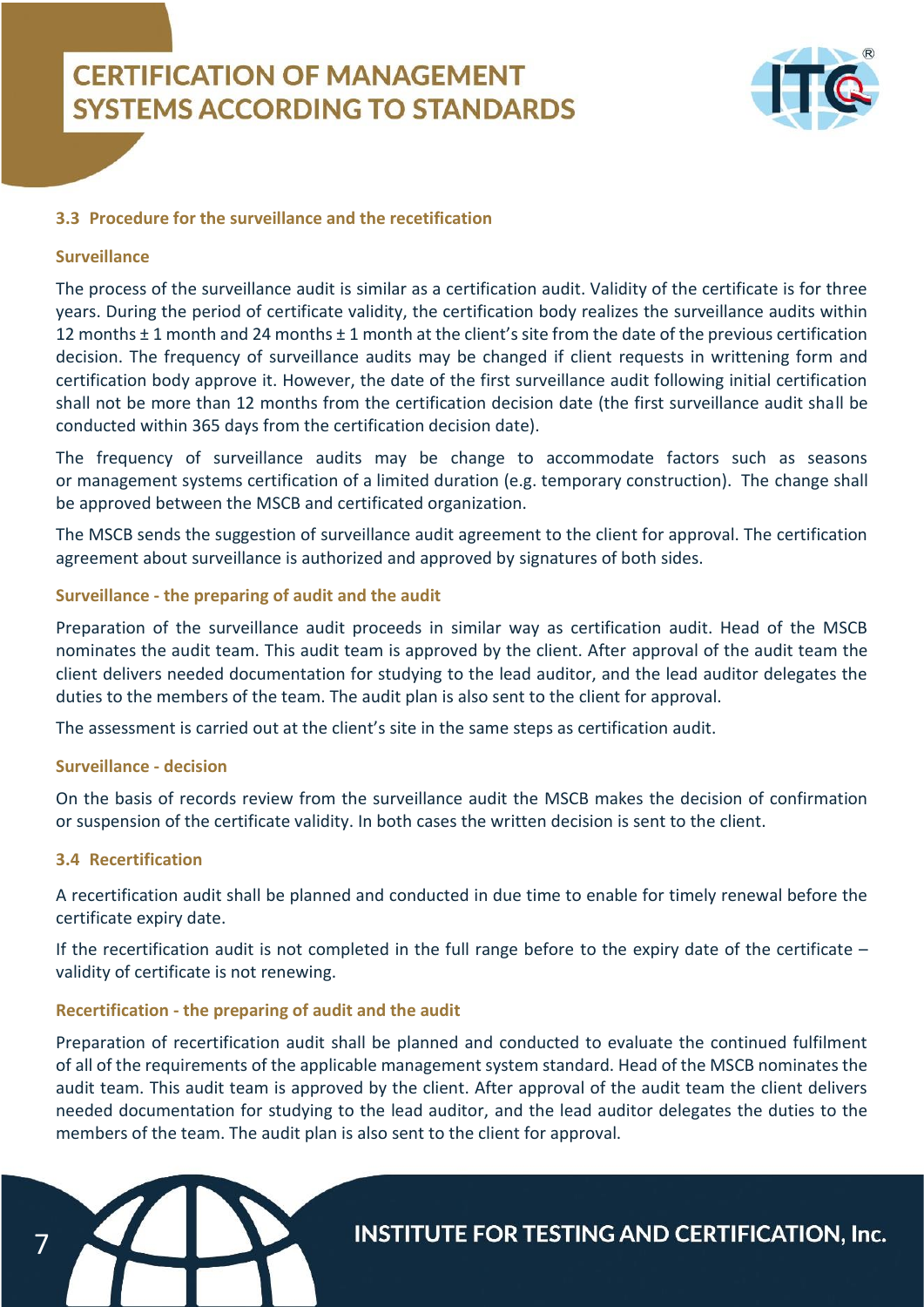

The assessment is carried out at the client's site in the same steps as certification audit.

Recertification audit activities may need to have a stage 1 in situations where there have been significant changes to the management system, the organization, or the context in which the management system is operating. (In case when these changes occur at any time during the certification cycle, the certification body might need to perform a special audit, which might be a two-stage audit.)

#### **Recertification – decision**

On the basis of records review from the recertification audit the certification body makes the decision of renewing or suspension of the certificate validity. The recertification activity considers the performance of the management system over the most recent certification cycle. In both case is sent to client decision in write form.

The re-certification audit is always planned by MSCB to ensure timely renewal of the validity certification:

a) For any major nonconformity, the certification body shall define time limits for correction and corrective actions. These actions shall be implemented and verified prior to the expiration of certification.

The validity of the certificate:

- The date of issue new certificate is the same with the end of validity of current certificate (3 years of the validity of the certificate).
- The issue date on a new certificate shall be on or after the recertification decision. (certificate may be issued for longer period than is 3 years).
- b) If the recertification audit was conducted before the certificate expiry the recertification activities shall be completed till 6 months. In the period from expiry of certificate till recertification decision is client without the validity of certificate. The next certification cycle will be shortened by the period from expiration of certificate until recertification decision it means maximally 6 months.

The validity of the certificate:

- The effective date on the certificate shall be on or after the recertification decision and the expiry date shall be based on prior certification cycle (certificate will be issued for shorter period than is 3 years).
- c) If the recertification activities are not successfully completed till 6 months after the certificate expiry, the new certificate is not issue and procedures of the certification is ended or:
	- 1. is needed to repeat stage 2 of audit. The validity of the certificate:
		- The effective date on the certificate shall be on or after the recertification decision and the expiry date shall be based on prior certification cycle (certificate will be issued for shorter period than is 2,5 years).
	- 2. new certification audit is conducted (1 and 2 stage).
- d) If the certification audit is not completed prior to the expiry date of the certification the procedures of certification is ended, in case of interested clients for certification shall be conducted new certification audit (1 and 2 stage). The validity of the certificate:
	- 3 years of the validity of the certificate.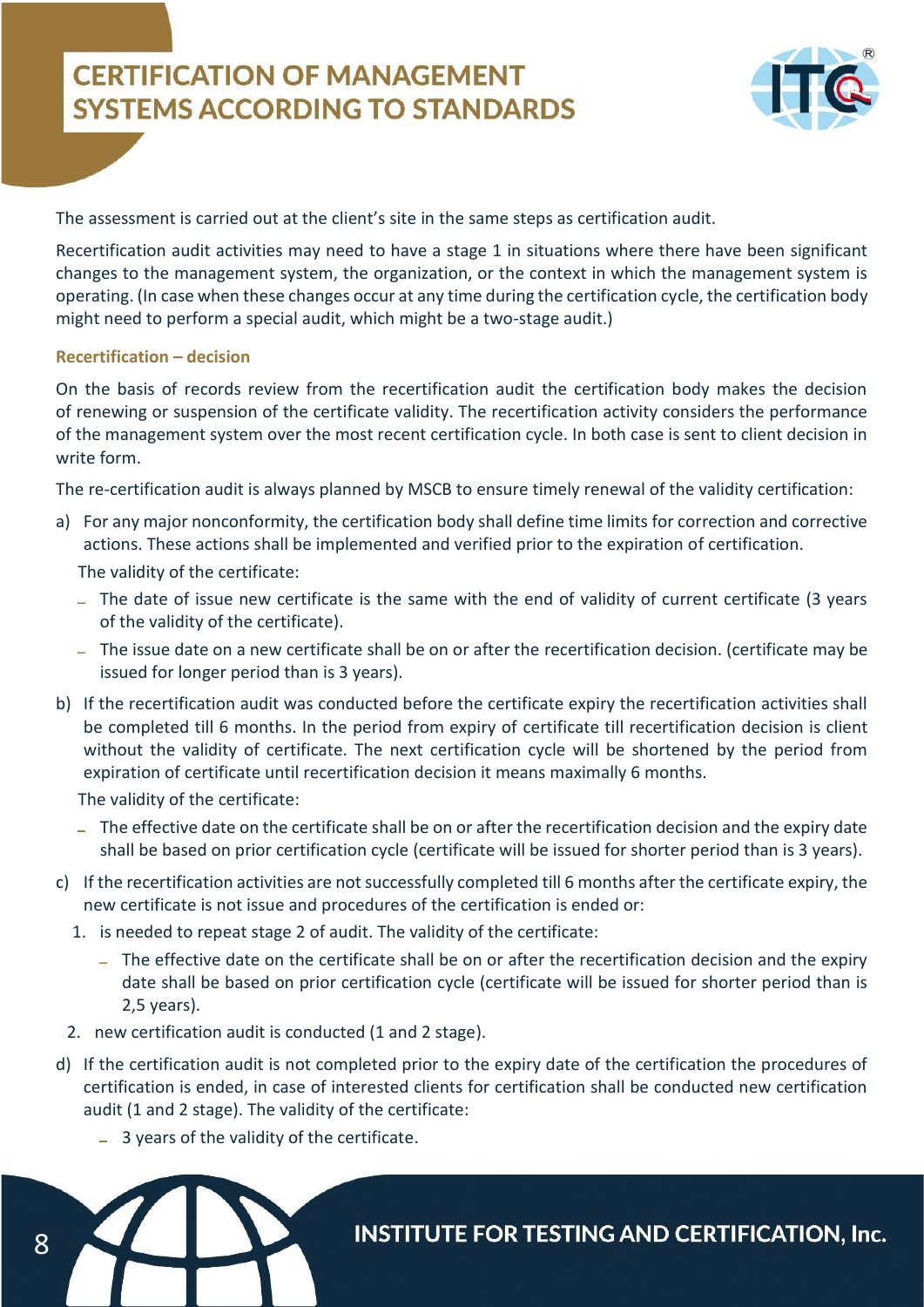

During recertification, may be this situation, when certification cycle begins with the certification decision and first surveillance audit shall by conducted till 12 months  $\pm$  1 month and second surveillance audit till 24 months ± 1 month from the date of the previous recertification decision (it may be necessary to adjust the frequency of surveillance audits, if client requests in writtening and certification body approve it).

### **4. WHAT IS THE SUBJECT OF EACH AUDIT?**

- **4.1 Minimum scope of the Stage 1 audit covers**
	- Audit of the client's management system documentation,
	- Evaluation of the manufacturing site including specific conditions of the workplace and interview with client's staff concerned readiness to the Stage 2 audit
	- Review of the client's status and his understanding of standard requirements, especially related to identification of the main performance viewpoints, processes, objectives and maintaining of the management system
	- Collection of necessary information relating to the management system scope, processes, and localization of client's workplaces, relevant statutory or legal regulations, and compliance, (e.g. quality, environmental issues, legal aspects of the applicant's activities, related risks etc.), levels of controls established (particularly in case of multisite clients)
	- Review of the resources needed for the Stage 2 audit, negotiation with the client aimed to details of the Stage 2 audit
	- Orientation to planning of the Stage 2 audit by a sufficient understanding of the client's management system and activities relating to possible significant aspects,
	- Evaluation, if the internal audits and the management review are properly planned (scheduled) and evaluated and if the level of the management system implementation confirms, that the client is ready for the Stage 2 audit.
	- Evaluation, if the manner of the management system implementation gives right to conduct Stage 2 audit
	- Further assessment scope depends fully on the lead auditor decision and it is aimed to receiving of additional evidences for evaluation of the above-mentioned steps. However, the scope shall not go beyond the border given by the agreement on Certification.

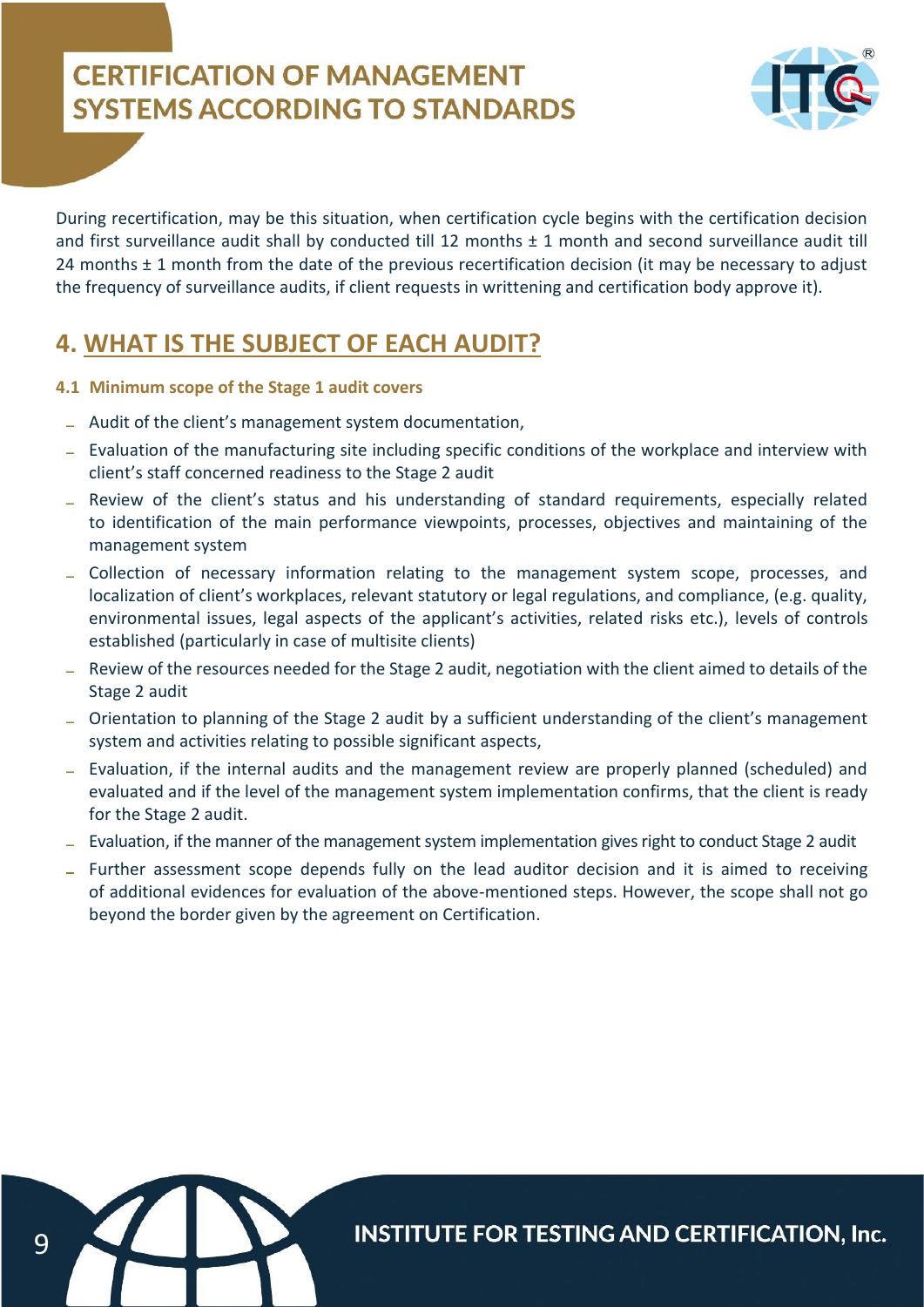

### **Addition for the EMS audit:**

The audit team evaluates, if:

- System of the EMS includes procedure for identification of the environmental aspects of their activities, products and services
- Is ensured the fulfillment applicable legal requirements and other requirements in relation to its environmental aspects
- Is policy EMS and aim programs to comply with identified environmental aspects,
- Are established and maintained procedures for identification, prevention and reaction to emergency hazard respectively emergency situations that may impact on the environment.

### **Addition for the OHSMS audit:**

The audit team evaluates, if:

- OHSMS system contains an appropriate procedure for hazard identification, risk analysis and risks management
- The legal requirements relevant to the activity of the organization are fulfilled
- OHSMS system is designed by the manner providing for fulfilment of the objectives of the client's OHSMS policy
- The conducted management review has covered an assessment of the suitability, adequacy and efficiency of the OHSMS system
- The OHSMS system contains documentation, relevant communications of the interested parties and reaction to them
- If the client provides services at another organization's premises, the CAB shall verify that the client's OHSMS covers these offsite activities
- Temporary sites, for example, construction sites, shall be covered by the OHSMS of the organization that has control of these sites, irrespective of where they are located.

### **Addition for the 13485 (Addition to the requirements of MD9 document)**

When a certification body has audited a client against a regulatory scheme that includes or goes beyond the requirements of ISO 13485, it does not need to repeat the audit for conformity with the elements of ISO 13485 previously covered, providing the certification body may demonstrate that all of the requirements of this document have been complied with.

COSM does not realize this principle.

### **1st stage audit venue**

The 1st stage audits according to ISO 13485 (medical devices class II, III), ISO 14001 and ISO 45001 shall be always performed on site in the client's premises. For other management systems, the conducting of at least

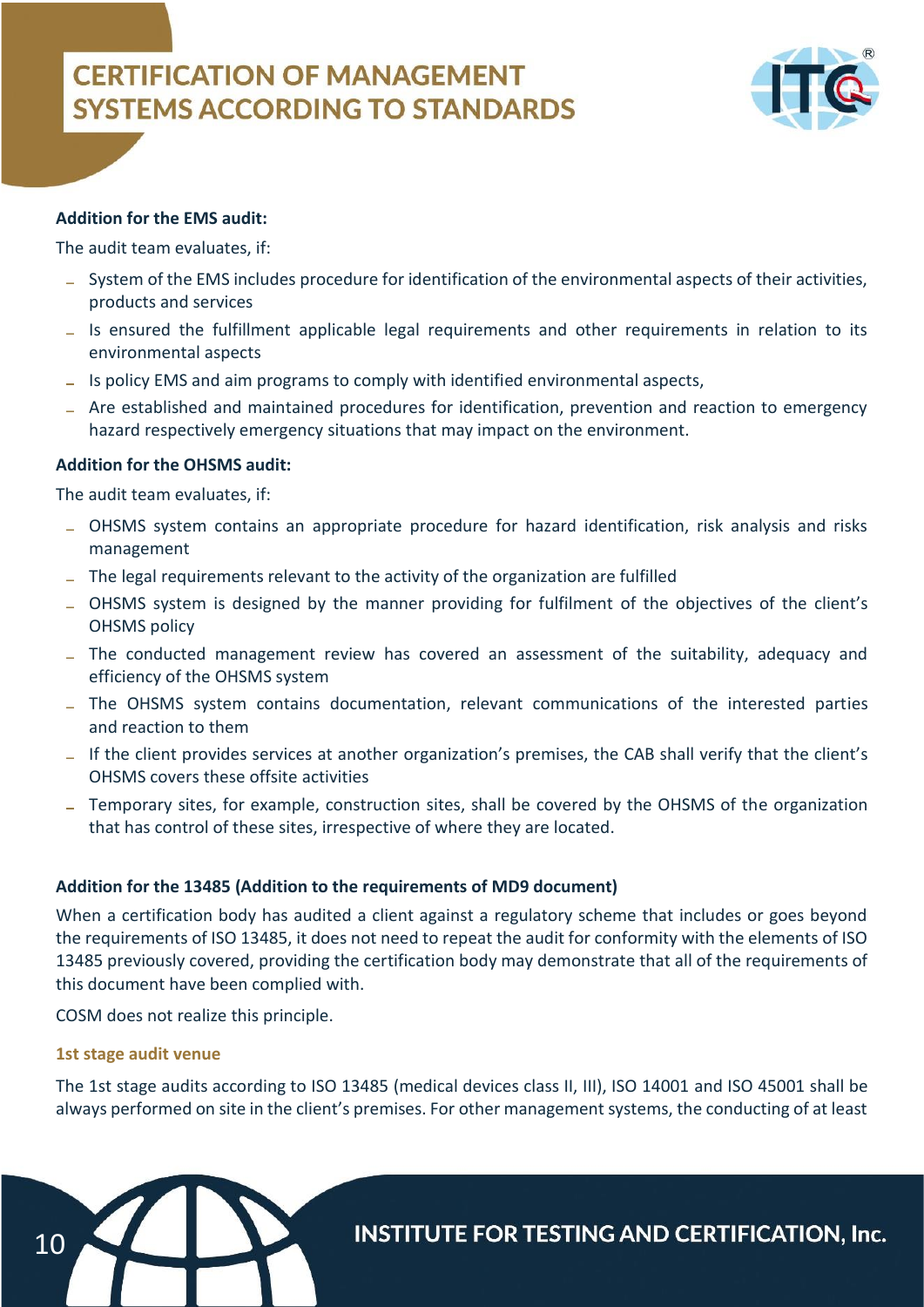

certain parts of the Stage 1 audit in the client's premises is recommended, to perform the above-mentioned tasks successfully.

### **4.2 Minimum scope of the Stage 2 audit**

The Stage 2 audit concerns to the maintaining of the client's management system including its efficiency. The manner of implementation of all requirements according to the appropriate standard shall be checked.

Stage 2 audit shall contain preferably the following items:

- Information and proof of compliance with all requirements of the criteria standard or other normative document related to the assessed management system,
- Performance monitoring, measuring, reporting and reviewing against key performance objectives and targets (consistent with the expectations in the applicable management system standard or other normative document),
- The client's management system ability and its performance regarding meeting of applicable statutory, regulatory and contractual requirements,
- Operational control of the client's processes,
- Internal audits and management review,
- Management responsibility for the partial client's policies,
- Links between the normative requirements, policy, performance objectives and targets (consistent with the expectations in the applicable management system standard or other normative document), any applicable legal requirements, responsibilities, competence of personnel, operations, procedures, performance data and internal audit findings and conclusions,
- Other range of assessment is fully in competence of the lead auditor and it is always directed to the obtaining of sufficient evidence to the evaluation of previous points. The range of auditing given by the lead auditor shall not exceed the frame of the certification contract clause.

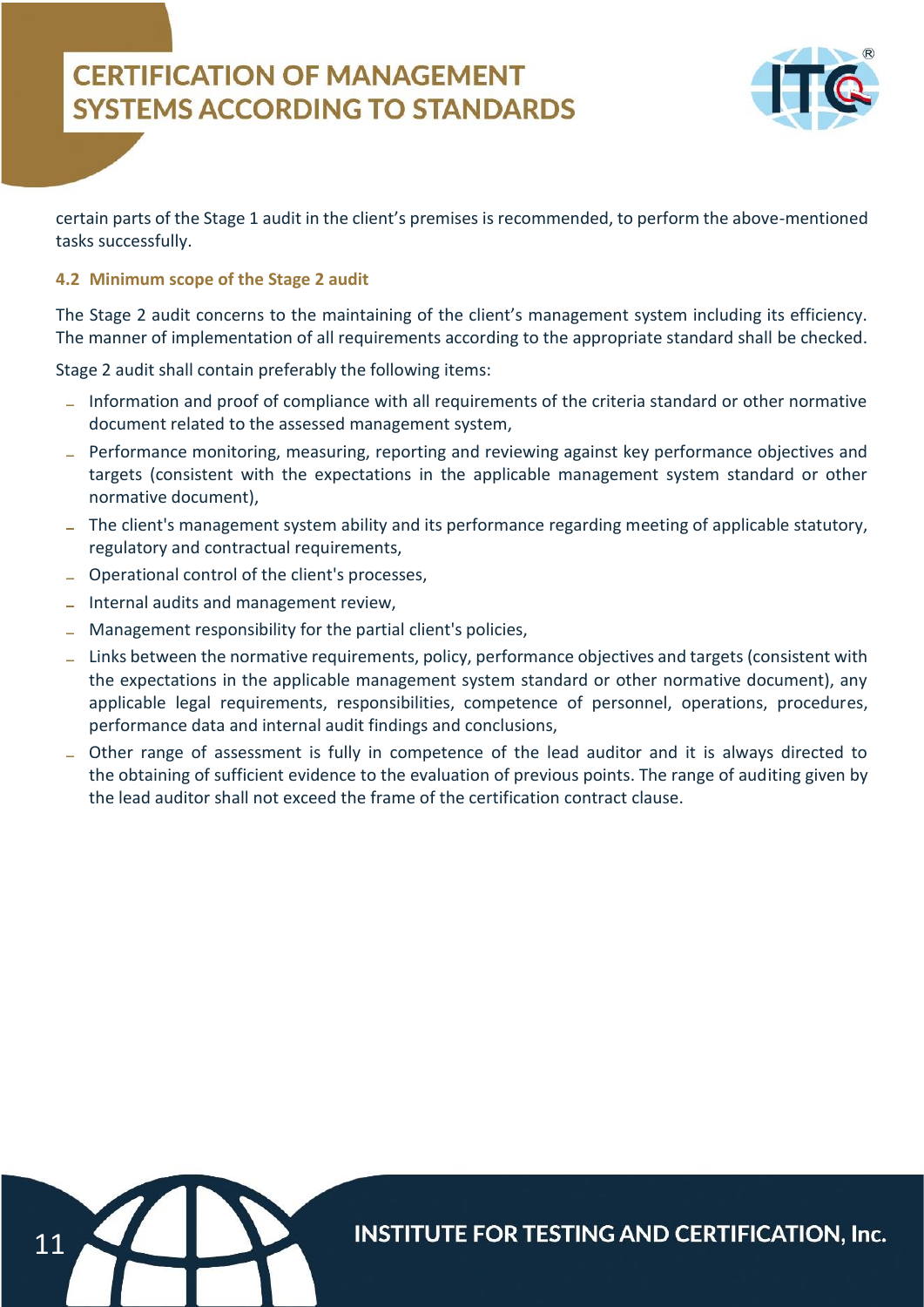

### **Addition for the EMS audit:**

The audit team shall focus to:

- Processes of identifying and managing environmental aspects of its activities, products and services
- Processes for securing and evaluating compliance with legal and other requirements
- Objectives and target programs are set up linked to significant environmental aspects
- Emergency preparedness and response to emergency situation
- Managing related to environmental aspects
- Monitoring and measuring key characteristics of operation which may have environmental impact.

### **Addition for the OHSMS audit:**

The audit team shall focus to:

- Processes of the OHSMS hazards identification, risk assessment and risk management,
- The procedures for the securing and evaluation of compliance to legal requirements and other relevant specifications,
- Establishment of the OHSMS objectives and programs and fulfilment of them,
- The operational management of the organization,
- Performance monitoring, measuring, reporting and reviewing against specified OHSMS objectives and targets
- Incident review, nonconformities, corrective and preventive actions,
- The links between OHSMS policy and all articles of the OHSMS system and co-operative ability of them.
- If the client provides services at another organization's premises, the CAB shall verify that the client's OHSMS covers these offsite activities
- Temporary sites, for example, construction sites, shall be covered by the OHSMS of the organization that has control of these sites, irrespective of where they are located,
- Ensure that the externally provided functions or processes do not adversely affect the effectiveness of the OHSMS, including the organization's ability to control its OHS risks and commitments to comply with legal requirements.

#### **Audit venue**

12

The Stage 2 audits shall be always performed on site in the client's premises.

During the certification of management system according to ISO 13485 each workplace, where the development and/or production of medical devices are carried out, which are included into the certified management system.

### **4.3 Minimum Scope of the Surveillance Audit**

- $I$  Internal audits and review of the management,
- Review of the actions undertaken for dealing with nonconformities identified during the previous audit,

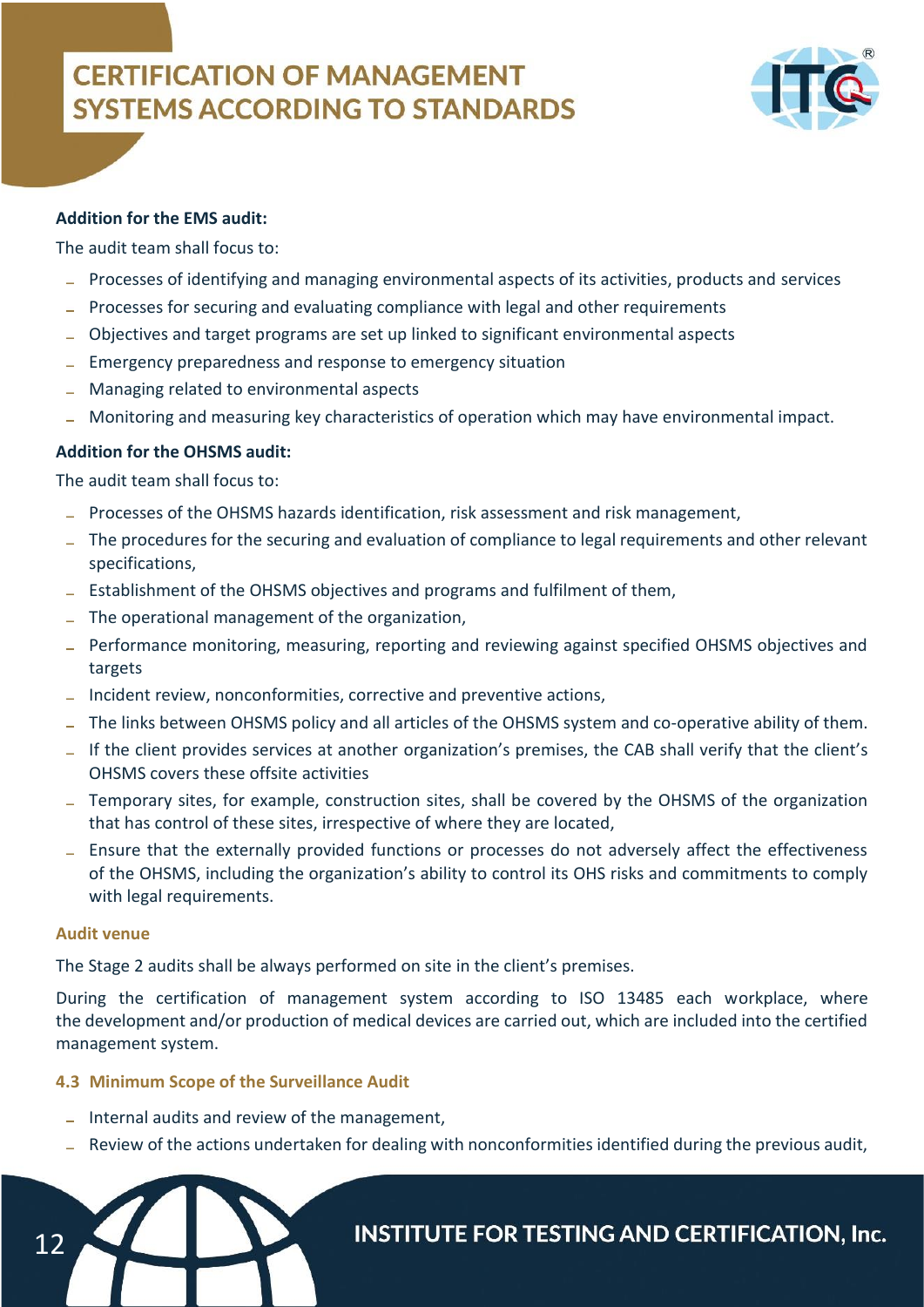

- Dealing with complaints,
- Efficiency of the management system with regard to objectives achievement of the certified client, and the intended results of the respective management systems,
- Procedure of planned activities with objective of permanent improvement,
- Permanent operational management,
- Review of all changes,
- Usage of marks and/or other references to certification.
- Assessment the findings recorded in the Audit Report from previous audit (including places for improvement).

### **Addition for OHSMS**

The team of auditors assess if:

ensure that the externally provided functions or processes do not adversely affect the effectiveness of the OHSMS, including the organization's ability to control its OHS risks and commitments to comply with legal requirements.

#### **Audit venue**

The surveillance audit usually take place on site at the client's premises. It is possible in agreement with the client and the evaluation of the suitability of the use of information communication technology, a remote assessment may be performed to the extent specified in the audit plan.

During the certification of management system according to ISO 13485 each workplace, where the development and/or production of medical devices are carried out, which are included into the certified management system.

### **4.4 Minimum Scope of the Recertification Audit**

- Dealing with the effectiveness of the management system in its entirety in the light of internal and external changes and its continued relevance and applicability to the scope of certification;
- Demonstrated commitment to maintain the effectiveness and improvement of the management system in order to enhance overall performance;
- The effectiveness of the management system with regard to achieving the certified client's objectives and the intended results of the respective management system (s).

### **Addition for OHSMS**

The team of auditors assess if:

ensure that the externally provided functions or processes do not adversely affect the effectiveness of the OHSMS, including the organization's ability to control its OHS risks and commitments to comply with legal requirements.

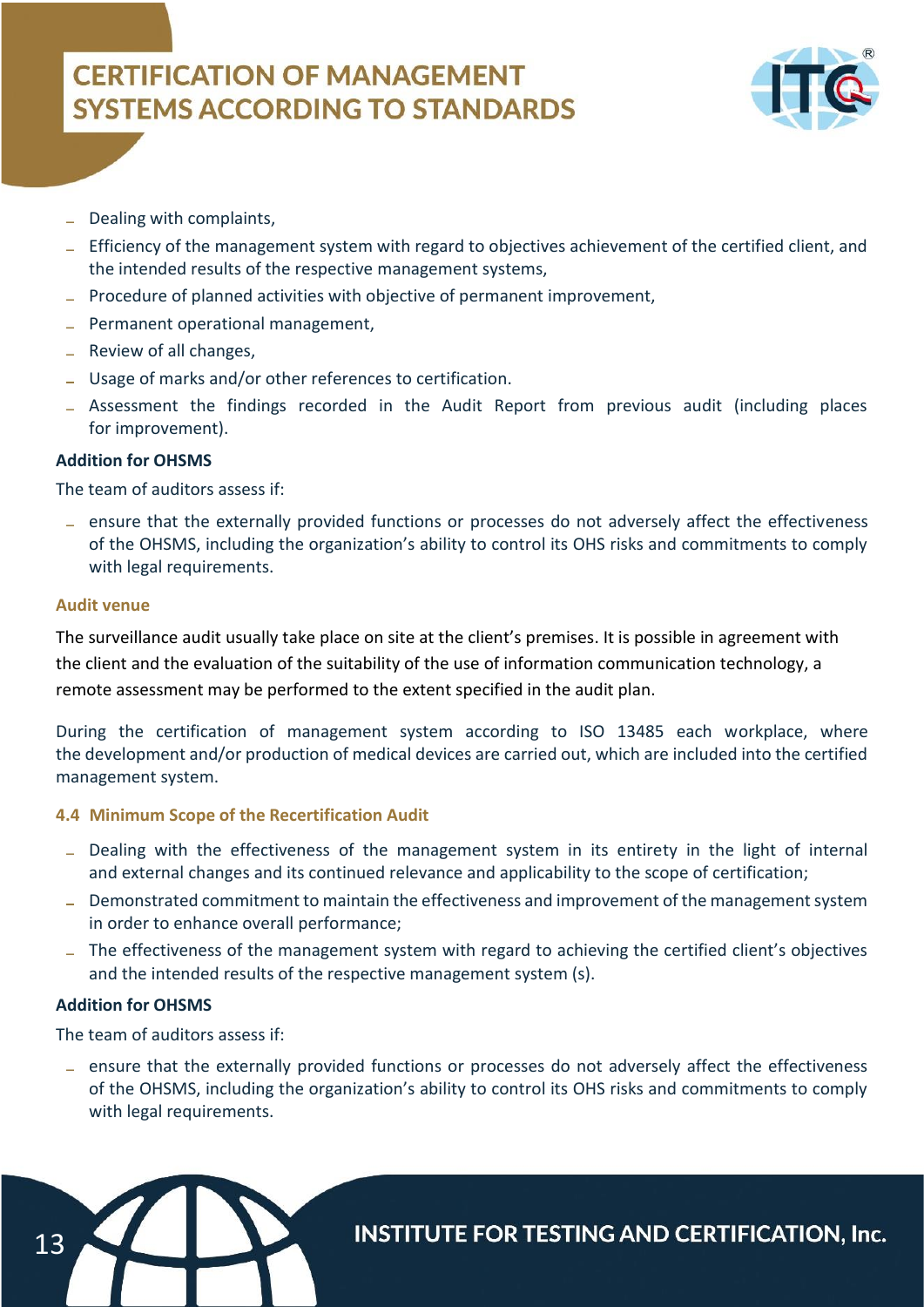

### **Audit venue**

Recertification audit usually take place on site at the client's premises. It is possible in agreement with the client and the evaluation of the suitability of the use of information communication technology, a remote assessment may be performed to the extent specified in the audit plan.

### **5. EXTENSION (CHANGE) OF THE CERTIFICATION SCOPE**

The MSCB on the basis of an application for the extension (change) of the scope of already granted certification conducts a review of the application and defines all the audit activities necessary for the decision whether the extension (change) can be granted to the applicant or not. This can be conducted in connection with a surveillance audit or by the conducting of special audit. The principles and procedures of the audit are the same as the procedure of audit.

### **6. SUSPENSION AND WITHDRAWAL OF THE CERTIFICATE**

The MSCB suspends certification (certificate) in cases when:

- the certified client's management system permanently or seriously fails during the fulfilment of certification requirements, including requirements for the effectiveness of management system,
- the certified client does not allow the performing of surveillance audits or re-certification in required frequency,
- the certified client has asked for suspension.

During the suspension, the certification of the client's management system is temporarily invalid. The MSCB restores the suspended certification if the issue that has resulted in the suspension has been resolved.

The suspension date of the certificate is possible maximally for 6 calendar months. There is an arrangement, that the client desists from any other promotion with reference to the certification in case of suspension, between MSCB and its clients in the agreement on certification.

The MSCB puts the information about the status of certification suspension publicly accessible in the database of certificates located at www.itczlin.cz and takes such actions as it considers appropriate.

Provided that in the time determined by the MSCB the problems, which are the reason for suspension, are not be solved, this fact leads to withdrawal of the certificate or to reducing of the certification scope.

The MSCB reduces the scope of the client's certification in the event that the client continuously or seriously does not fulfil the certification requirements for specific parts of the scope of the certification. All such reductions shall be in conformity with requirements of the standard used for the certification. The reduction of the certification scope is providing by the regular surveillance audit, the re-certification audit or by the extra-ordinary surveillance audit. And then by issuing of the changed certificate with the reduced certification scope.

The MSCB **withdraws the certificate** in the following cases:

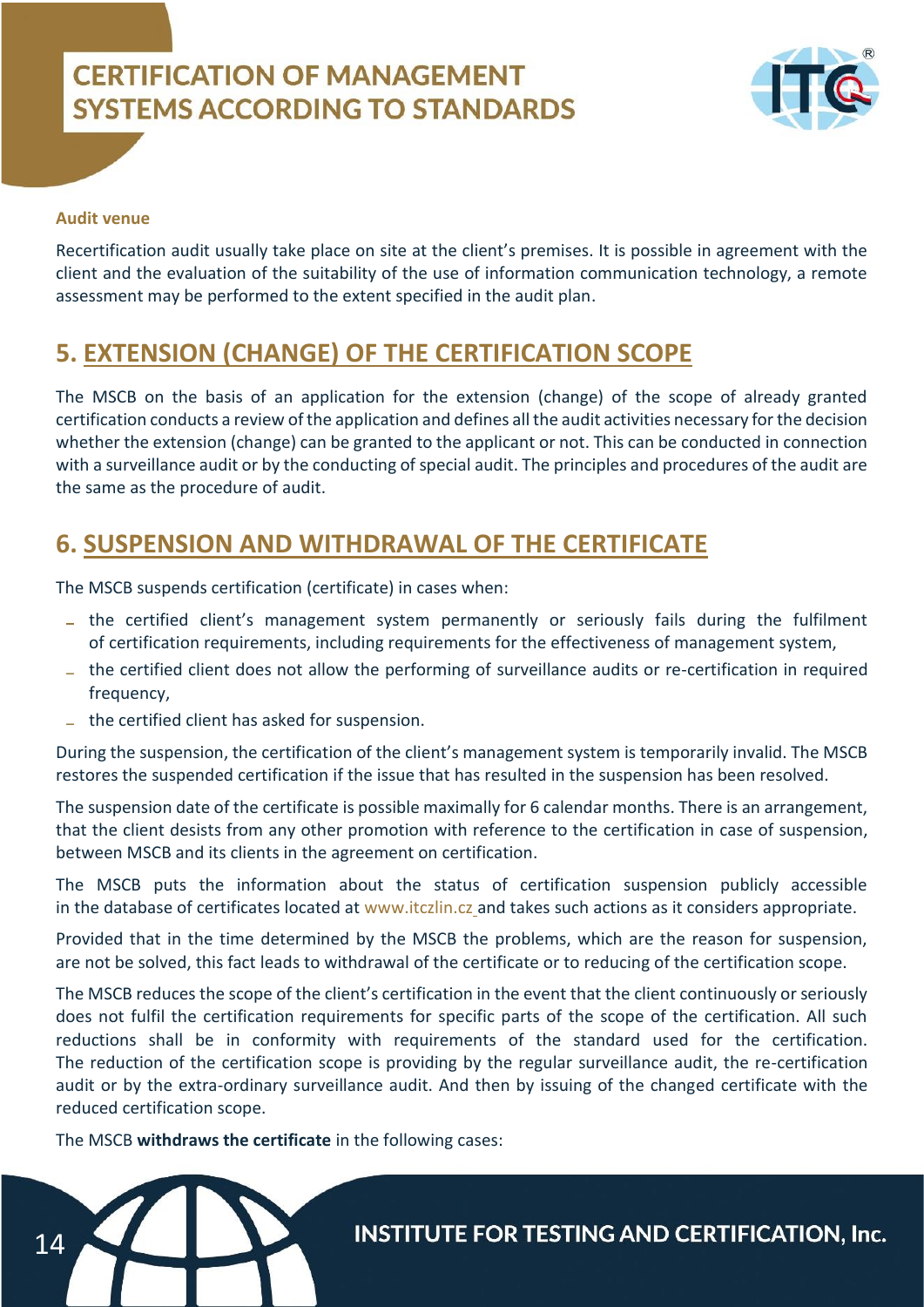

- On the client's request.
- The client has not undergone the surveillance audit in the specified time interval or when the client did not provide the necessary co-operation to perform the audit
- The client did not apply the corrective actions in the specified time interval in cases, where the certificate had been already withdrawn.

The withdrawal of the certificate is provided by the head of the MSCB by the written decision delivered to the certificate holder by the registered letter. The relevant steps expected by the MSCB to be fulfilled by the certificate holder are specified in the Agreement on Certification and Licence Agreement (if the later has been concluded) and by the Rules for using Certificate and Certification Mark.

The MSCB has prepared and has made available a publicly accessible database of certificates located on www.itczlin.cz, where the questioner (anybody) can find out the status of certification of a client's management system – i.e. whether the certification is valid, suspended, withdrawn or reduced.

### **7. MINIMAL INFORMATION CONTENT OF CERTIFICATION DOCUMENTS**

The certification documents shall detail:

- The name and geographical location of each client whose management system is certified (or geographical location of the headquarters and of all premises relevant to the terms of certification in more than one location),
- The effective date of granting, expanding or reducting the scope of certification, or renewing certification, COSM fulfilment the requirements for certification documents that the date of the effective of documents shall not be before the date of the relevant certification decision. The HD-340 is responsible for the compliance of this procedure. The certification body may keep the original certification date on the certificate when a certificate lapses for a period of time provide that the current certification cycle start and expiry date are clearly indicated. The latest certification cycle expiry date be indicated along with the date of recerfication audit.
- The expiry date or recertification due date consistent with the recertification cycle,
- A unique identification code,
- The standard, and/or a document according to another standard, utilized for the audit of the certified client (including the number of issue and of its revision),
- Scope of certification with respect to the type of activities, products and services process etc. in a manner corresponding with each workplace;
- Name, address and certification mark of a CB; other marks (e.g. symbol of accreditation, client´s logo) may be used providing that they are not misleading and that they are unambiguous,
- All further information required by the standard or by any other standard document utilized for certification,
- In the event of issuance of any revised certification documents a means for distinguishing revised documents from all previous obsolete documents.

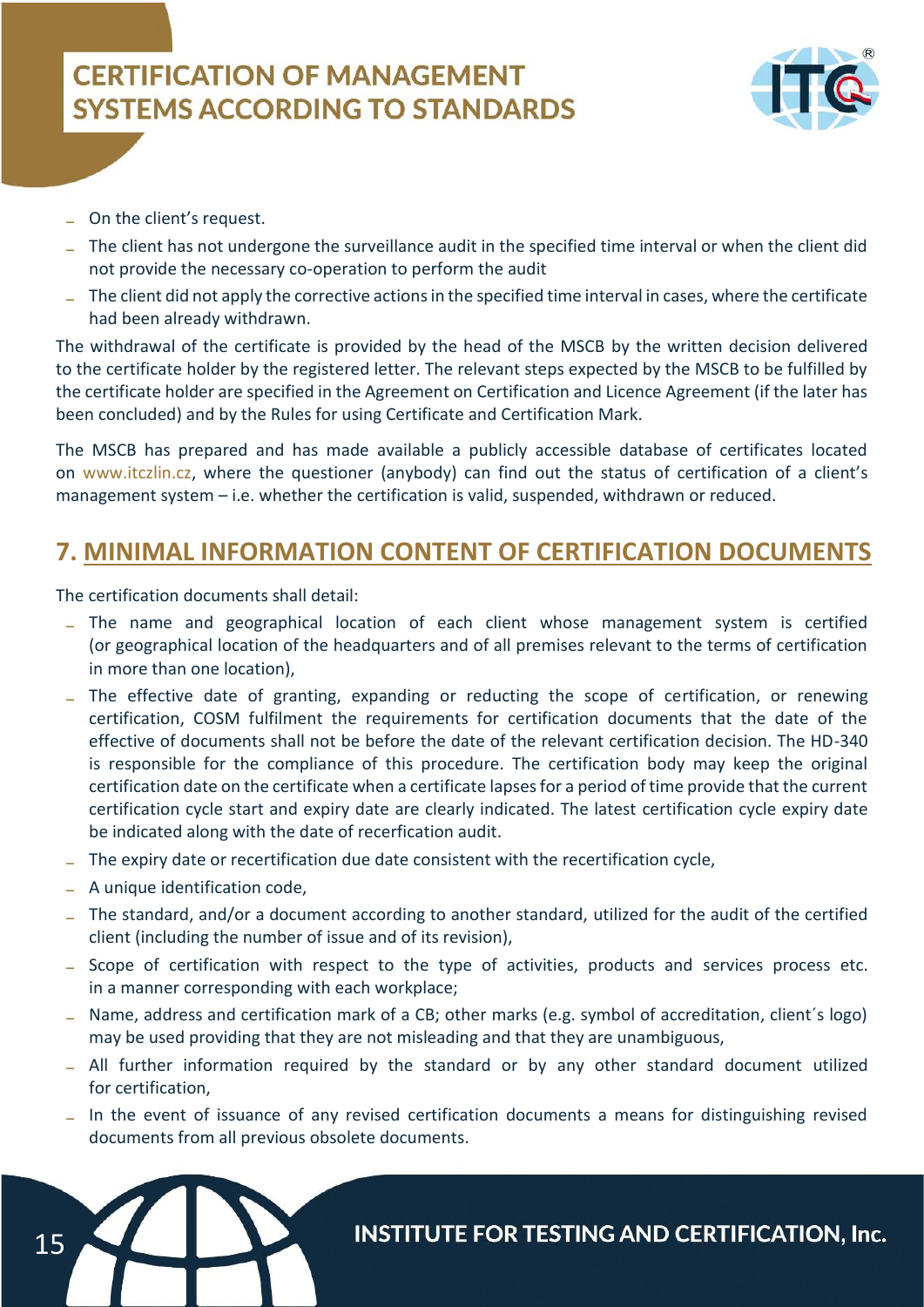

### **8. NOTICE OF CHANGES BY A CERTIFIED CLIENT**

The MSCB has a legally enforceable arrangement for guaranteeing that a certified client will inform the MSCB without delay about such matters as could influence the competence of the management system to continuously fulfil the requirements of the standards utilised for certification.

This includes, for example, changes referring to:

- Legal, business, organisational status or ownership,
- Organisation and top management (e.g. key top managers, employees responsible for decision-making or technical experts and specialists),
- Contact addresses for and contacts at individual workplaces,
- Scope of operations under the certified management system
- Substantial changes to management systems and processes.

### **Addition for OHSMS**

- informs the Certification Body, without delay, of the occurrence of a serious incident or breach of regulation necessitating the involvement of the competent regulatory authority

### **Addition for ISO 13485**

- the certificate holder undertakes to continuously inform ITC in writing about all changes that have an impact on the ability and authority of the certificate holder to ensure that only safe and effective medical devices are placed on market, especially about reporting adverse events and advisory notices (Medical Devices Vigilance System) and recall of the medical devices from the market.

The MSCB on the base of this information sets and implements appropriate measure.

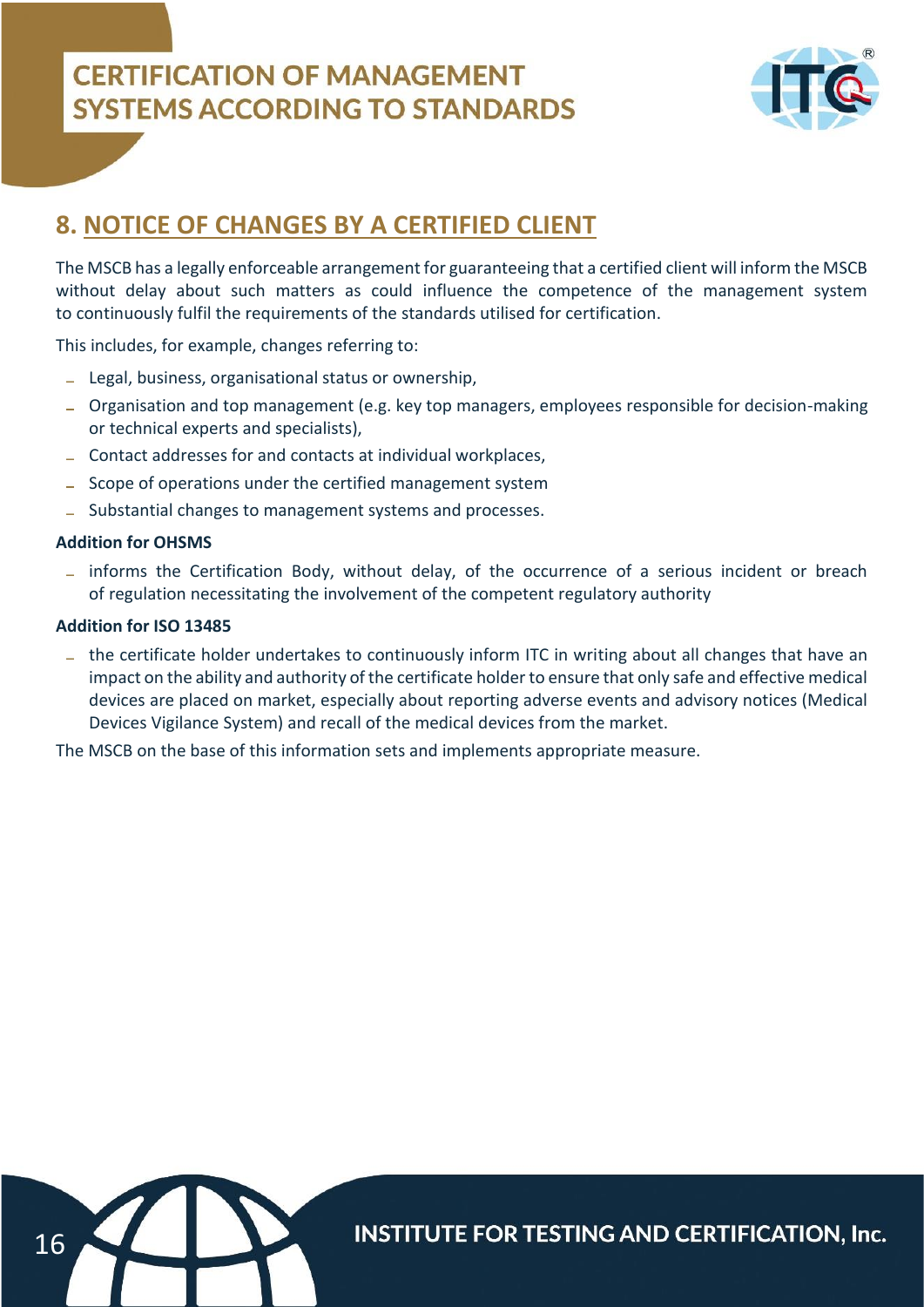

### **9. APPEALS, OBJECTIONS, COMPLAINTS**

The MSCB is obliged to deal with appeals, objections, complaints and disputes, submitted to the MSCB by suppliers or by other parties.

MSCB deals with written appeals, objections, complaints and disputes. They are received and registered. The complainant can be every individual or corporation, which expresses its opinion of dissatisfaction to our provided services or to procedure realized within the ITC management system.

**Anonymous** complaints are not settled – they are only registered.

| Appeal      | The appeal is a request from the ITC client to re-examine the background and conditions<br>of any decision made by the certification body for management systems and is not an<br>explicit expression of dissatisfaction with the outcome of the service process. As a rule,<br>appeals include additional information or a more detailed explanation of the person or<br>organization concerned about certain facts in previously submitted documents. |
|-------------|---------------------------------------------------------------------------------------------------------------------------------------------------------------------------------------------------------------------------------------------------------------------------------------------------------------------------------------------------------------------------------------------------------------------------------------------------------|
| Complaint   | A complaint is an explicit and addressed expression of a complaint or dissatisfaction<br>regarding the results or parameters with the certification body for management<br>systems or the process of the service itself, where the complainant expects the<br>verification, response, and corrective action of the subject matter of the complaint.                                                                                                     |
|             | Anonymous complaint is a complaint to which the complainant can not be identified.<br>Anonymous complaints are recorded, but are not handled.                                                                                                                                                                                                                                                                                                           |
| Complainant | Person, organization, or a representative who applying the complaint. The complainant<br>may also be a person who did not provide the service or the product that is the subject<br>of a complaint by ITC. The complainant may also be an internal employees, ie a manager<br>or employee employed by the ITC.                                                                                                                                          |
| Objection   | The objection is considered to be a written statement by the client about the stages of<br>the certification process that ITC as a Certification Service Provider is required to inform<br>the client in advance in accordance with applicable regulations, standards and internal<br>procedures. The objection relates to the circumstances of the process that has not yet<br>occurred.                                                               |
| Submitter   | Person, organization or its representative submitting a complaint / objection / appeal.                                                                                                                                                                                                                                                                                                                                                                 |

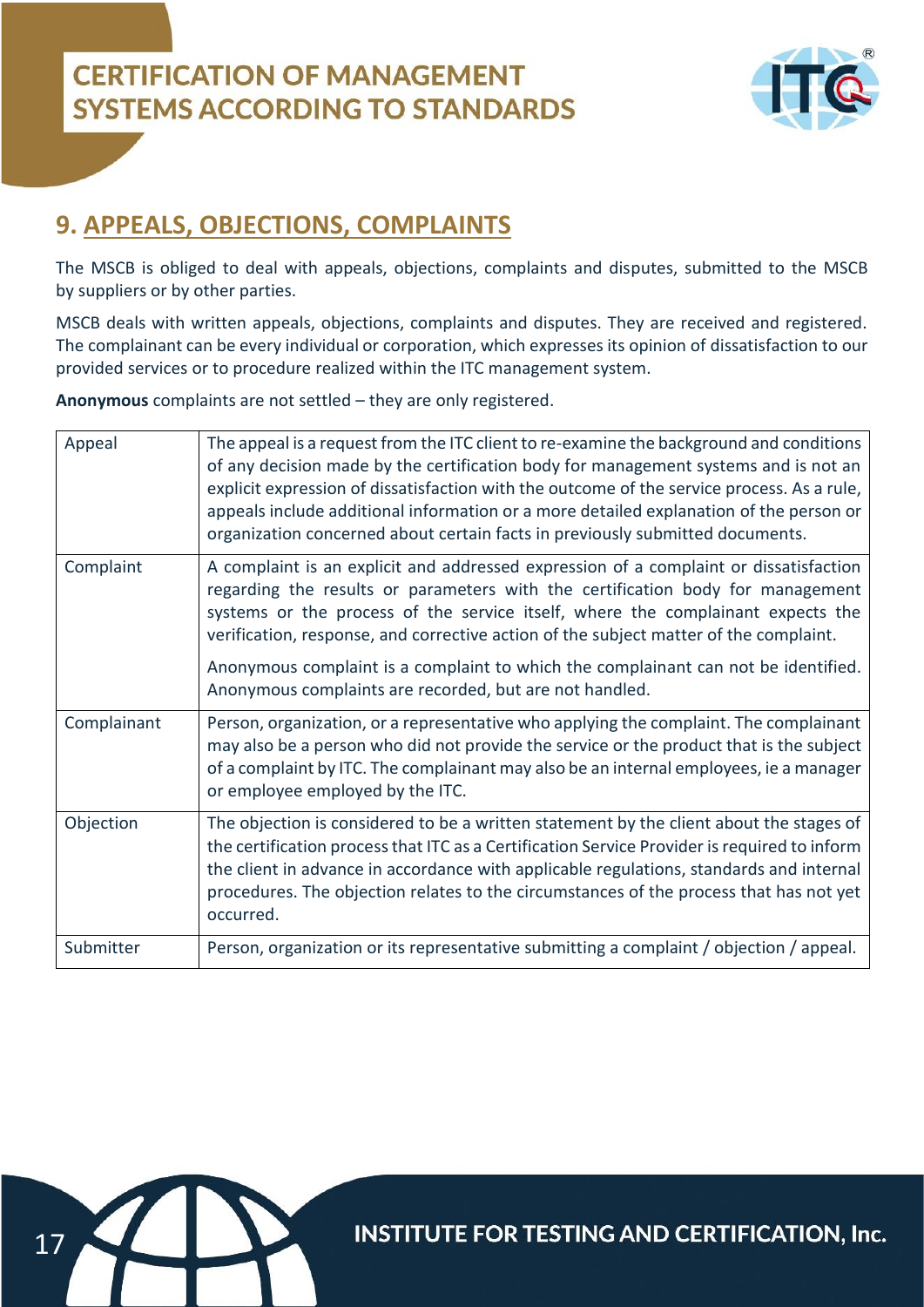

#### **General procedure:**

- 1. Any ITC personnel, who informs first line supervisor of the complaint, can receive each appeal, objections, complaint from complainant. This supervisor then informs the Manager of appropriate division. Manager of division hands over every complaint to the ITC General Director.
- 2. The General Director decides about complaint registration and at the same time establishes the responsible personnel for its solution (further only "Complaint solver").
- 3. The complaint is registered and handed over to the appropriate complaint solver to execution. At the same time the complainant is informed of complaint acceptance (by post, by e-mail).
- 4. The complaint solver shall reply to complaint within 10 days from its registration.
- 5. The complainant shall lay claim in written form, if the requirement for financial performance ensues from complaint solution. It is necessary to count and submit the real spent expenses by the complainant.
- 6. The official standpoint will be accepted to each complaint. The complainant will be informed with this standpoint in written.
- 7. All information, identified to complainant during complaint solution, is available exclusively for purposes of working with complaint within ITC and this information is confidential, except in information, where the complainant has agreed faithfully (and demonstrably) with publication of the information.
- 8. Submission, investigation and decision on complaints does not result in any discriminatory actions against the complainant.

All external complaints are received in written form at the address:

| Institute for Testing and Certification, Inc. | or by e-mail: | director@itczlin.cz;     |
|-----------------------------------------------|---------------|--------------------------|
| třída Tomáše Bati 299                         |               | iskrivankova@itczlin.cz; |
| 763 02 Zlin                                   |               | jsimkova@itczlin.cz      |

In the head of letter or e-mail, please, mentioned the subject "APPEAL", "OBJECTION" or "COMPLAINT" for better identification.

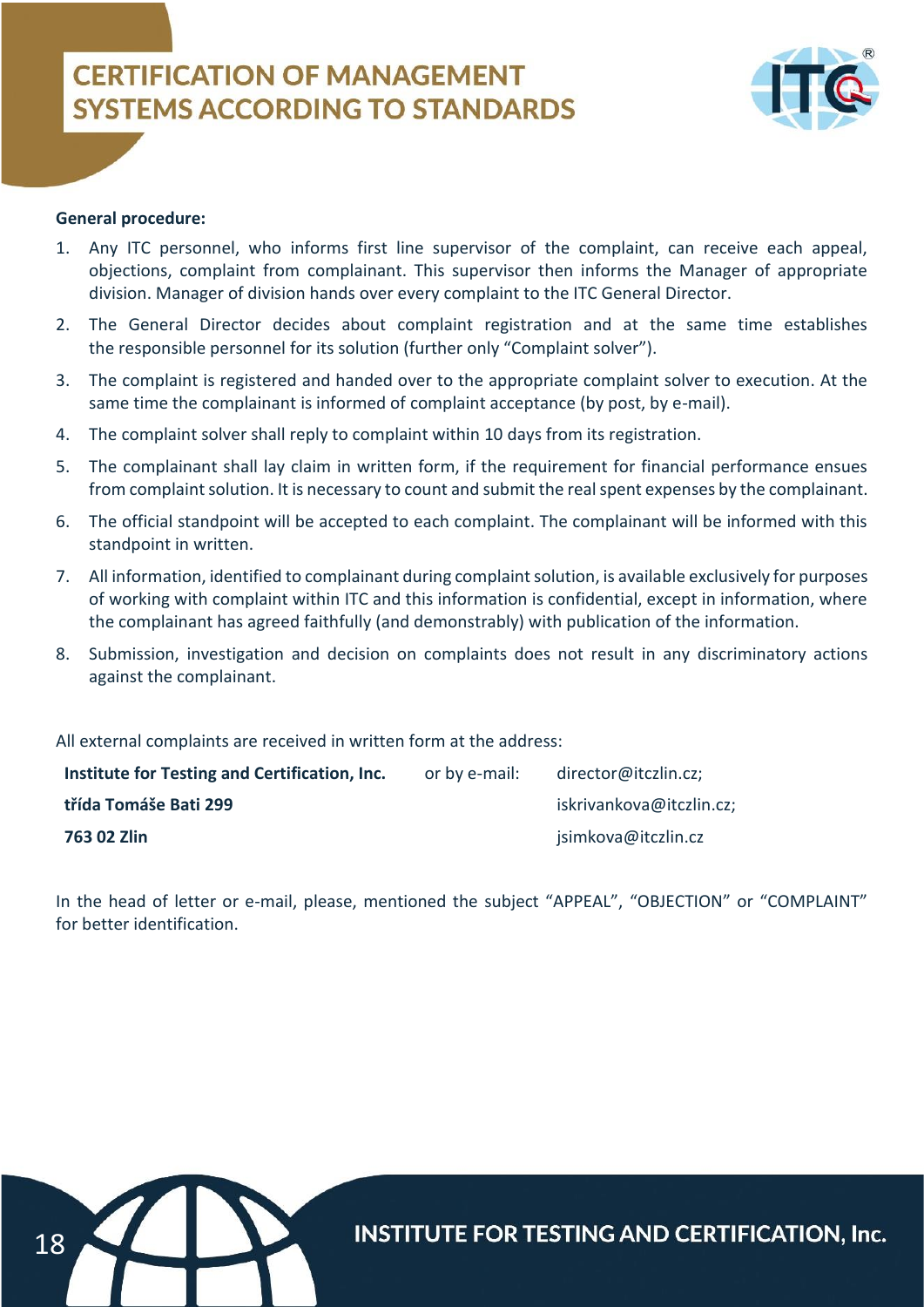

### **10. CONTACTS**

### **Head of the certification body (MSCB) and Director of Certification Division**

Ing. Pavel Vaněk Tel.: 572 779 914 e-mail: pvanek@itczlin.cz

### **Deputy of the head of MSCB and Deputy of Director of Certification Division**

Ing. Shejbal Dušan, Ph.D.

Tel.: 572 779 915 e-mail: audit@itczlin.cz

### **The head of the certification department, Deputy of the head of MSCB**

Ing. Jaroslav Rapant Tel.: 572 779 982 e-mail: qscert@itczlin.cz